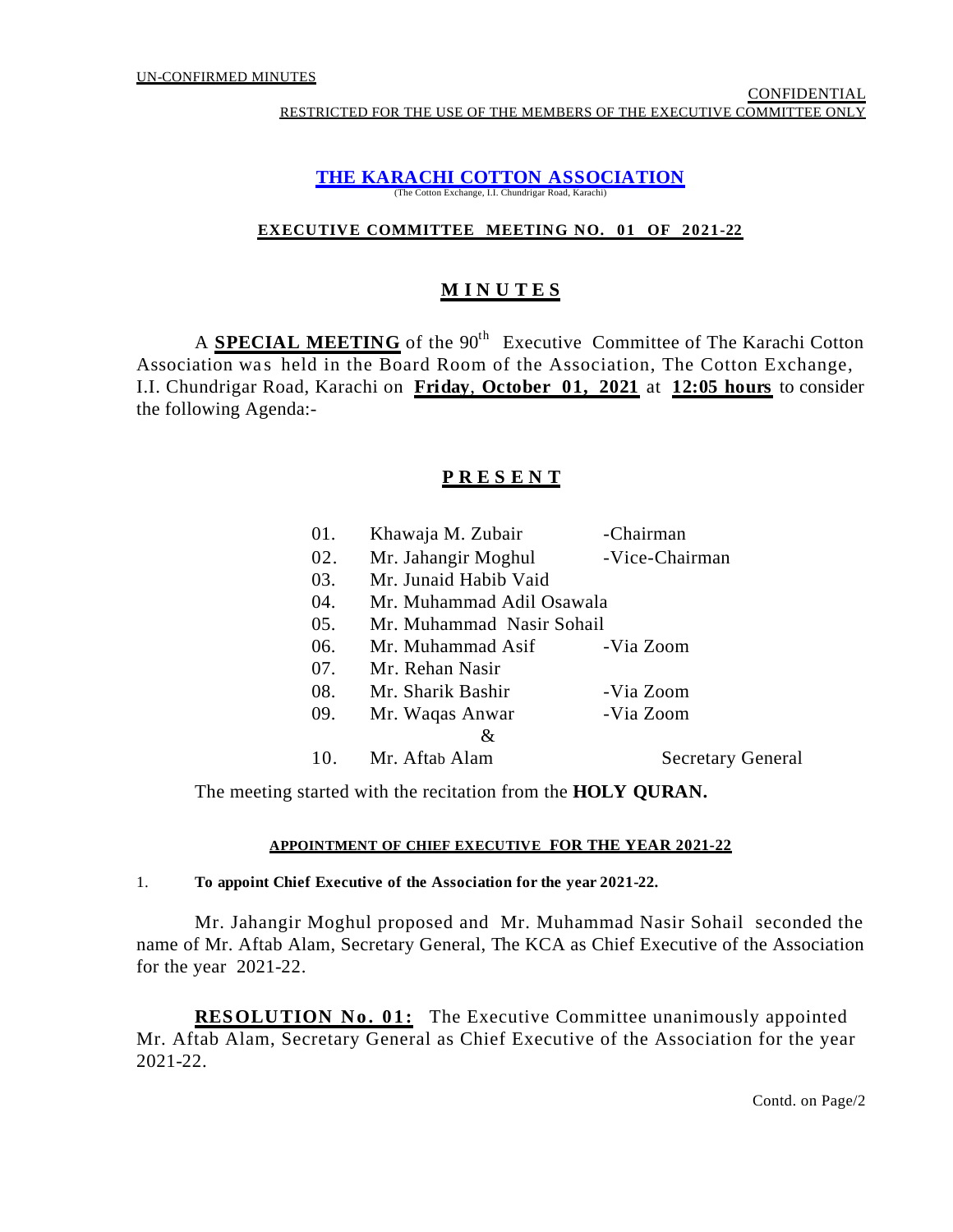#### **ACCOUNTS**

- 2. (a) **To authorize the Chairman, Senior Vice Chairman, Vice-Chairman and any of two Members of the Executive Committee to operate the following accounts jointly with officer of the Association:**
	- **i) Current Accounts with Banks**
	- **ii) Investment Accounts with Banks and Post Office Saving bank**

**RESOLUTION No. 02:** Resolved that **Khawaja M. Zubair**, Chairman, **Mr. Jahangir Moghul,** Vice-Chairman, **Mr. Amin Hashwani, Mr. Ahmed Ebrahim** and **Mr. Waqas Anwar,** Members of the Executive Committee be and are authorized to operate the following accounts jointly with **Mr. Aftab Alam**, Secretary General of The Karachi Cotton Association:-

- i) Current and PLS Saving Accounts with Banks
- ii) Investment Accounts with Banks and Post Office Saving Bank
- **b) To Pass a Resolution authorizing the Secretary General of the Association to operate jointly Clearing House Banks Current Accounts (Hedge Settlement Accounts), Marginal Deposit Account and Investment Accounts) with the Accounts Officer.**

**RESOLUTION No. 03:** Resolved that **Mr. Aftab Alam,** Secretary General of the Association is authorized to operate jointly Clearing House Banks Current Accounts (Hedge Settlement Account), Marginal Deposit Account and Investment Accounts) along with the **Accounts Officer.**

- **(c) To authorize any one of the following and the Secretary General of the Association to jointly purchase, sell, endorse, transfer, negotiate or otherwise deal in Securities of the Government of Pakistan and those of the State Bank of Pakistan, National Bank of Pakistan, Investment Bank or any other Bank including Postal Saving Certificates, viz: DSC, NDC and SSC etc.**
	- **i) Chairman**
	- **ii) Senior Vice-Chairman**
	- **iii) Vice-Chairman**
	- **iv) Member of the Executive Committee**

**RESOLUTION No. 04:** Resolved that any one of the following and **Mr. Aftab Alam**, Secretary General of the Association are authorized jointly to purchase, sell, endorse, transfer, negotiate or otherwise deal in Securities of the Government of Pakistan and those of the State Bank of Pakistan, National Bank of Pakistan, Investment Bank or any other Bank including Postal Saving Certificates, viz: DSC, NDC and SSC etc.

- i) Khawaja M. Zubair Chairman
- ii) Mr. Asif Bashir Senior Vice-Chairman
- -
- iii) Mr. Jahangir Moghul Vice-Chairman
- iv) Mr. Amin Hashwani Member of Executive Committee

Contd. on page/3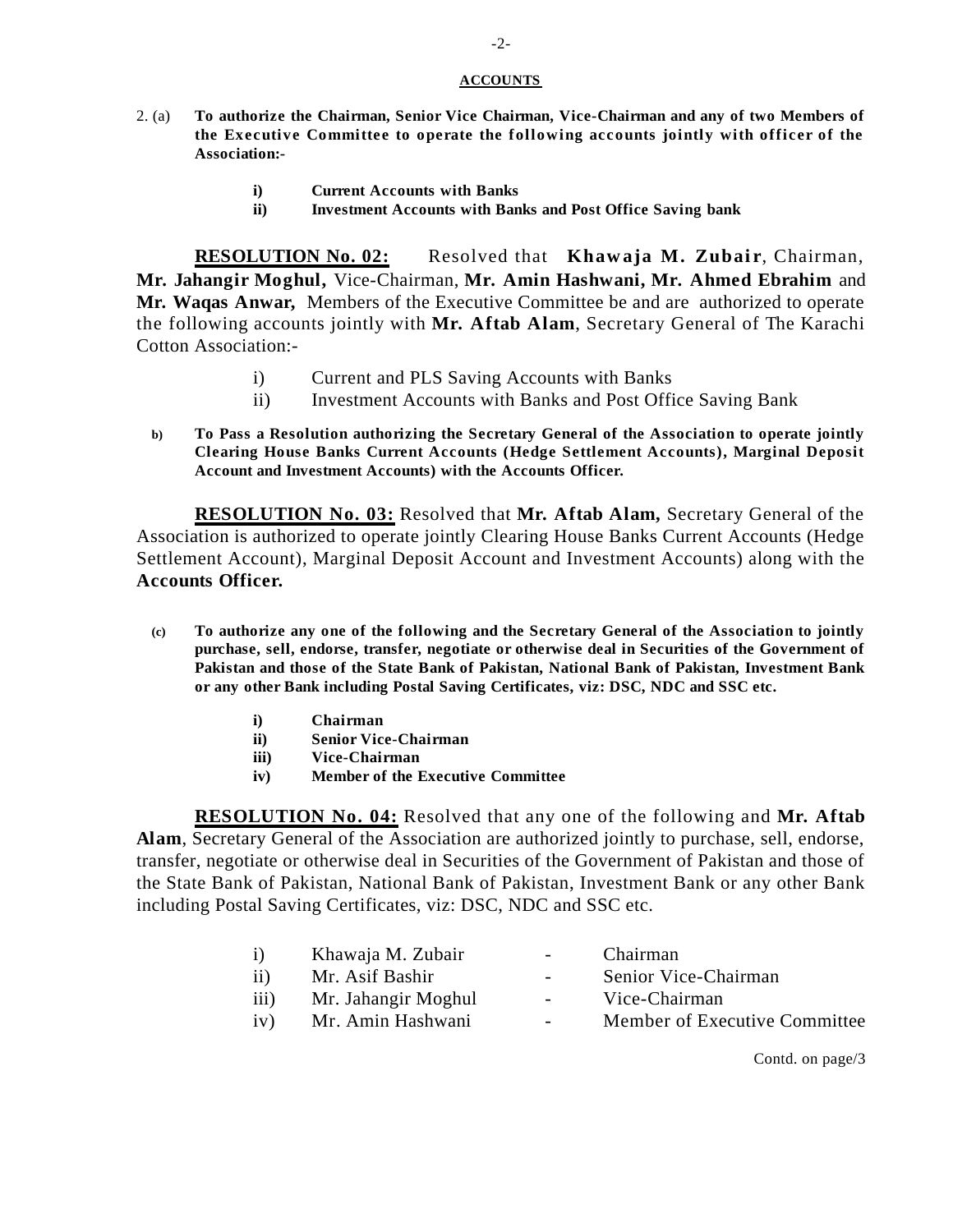**(d) To authorize Chairman, Senior Vice-Chairman, Vice-Chairman, (Trustees of the Provident Fund Account) alongwith Secretary General of the Association to operate jointly KCA Staff PLS Fund Bank Account and Investments Accounts with Bank or Post Office Saving bank.**

**RESOLUTION No. 05:** Resolved that **Khawaja M. Zubair**, Chairman, **Mr. Asif Bashir**, Senior Vice-Chairman, **Mr. Jahangir Moghul,** Vice-Chairman (Trustees of the Provident Fund Account) be and are authorized alongwith **Mr. Aftab Alam**, Secretary General to operate jointly KCA Limited Provident Fund Account and Investments Accounts with Bank or Post Office Saving Bank.

## **STANDING COMMITTEES**

3. **To appoint a Committee for suggesting names of Standing Committees and other Committees and Panel of Arbitrators for the year 2021-22.**

**RESOLUTION No. 06:** The Executive Committee appointed the following Committee to recommend the Executive Committee the formation of Standing Committees and other Committees and Panel of Arbitrators for the year 2021-22.

| $\bf{1)}$       | Khawaja M. Zubair      | - Chairman                    |
|-----------------|------------------------|-------------------------------|
| $\overline{11}$ | Mr. Asif Bashir        | - Senior Vice-Chairman        |
| iii)            | Mr. Jahangir Moghul    | - Vice-Chairman               |
| iv)             | Mr. Ahmed Ebrahim      | - Member, Executive Committee |
| V)              | Mr. Amin Hashwani      | - Member, Executive Committee |
| $\rm vi)$       | Mr. Waqas Anwar        | - Member, Executive Committee |
| vii)            | Mr. Muhammad Atif Dada | - Ex-Officio Member, E.C.     |

## **PRIOR FIXATION OF DATES FOR THE REGULAR MEETINGS OF THE EXECUTIVE COMMITTEE GENERALLY HELD ONCE A MONTH**

#### 4. **To consider proposal relating to prior fixation of dates for the Regular Meetings of the Executive Committee during 2021-22 generally held once a month.**

The Executive Committee was informed that on account of pre-occupation of the Members of the Executive Committee, some of them find it difficult to attend Regular meetings at a short notice. The Regular meetings of the Executive Committee are generally held once a month. It was, therefore, proposed for the convenience of the members of the Executive Committee, to fix dates for holding meetings of the Executive Committee in advance and notify the same for information of the members of the Executive Committee.

**RESOLUTION No. 07:** After consideration, it was decided that the meetings of the Executive Committee will be held during the period October, 2021 to Sept., 2022 on the following dates:-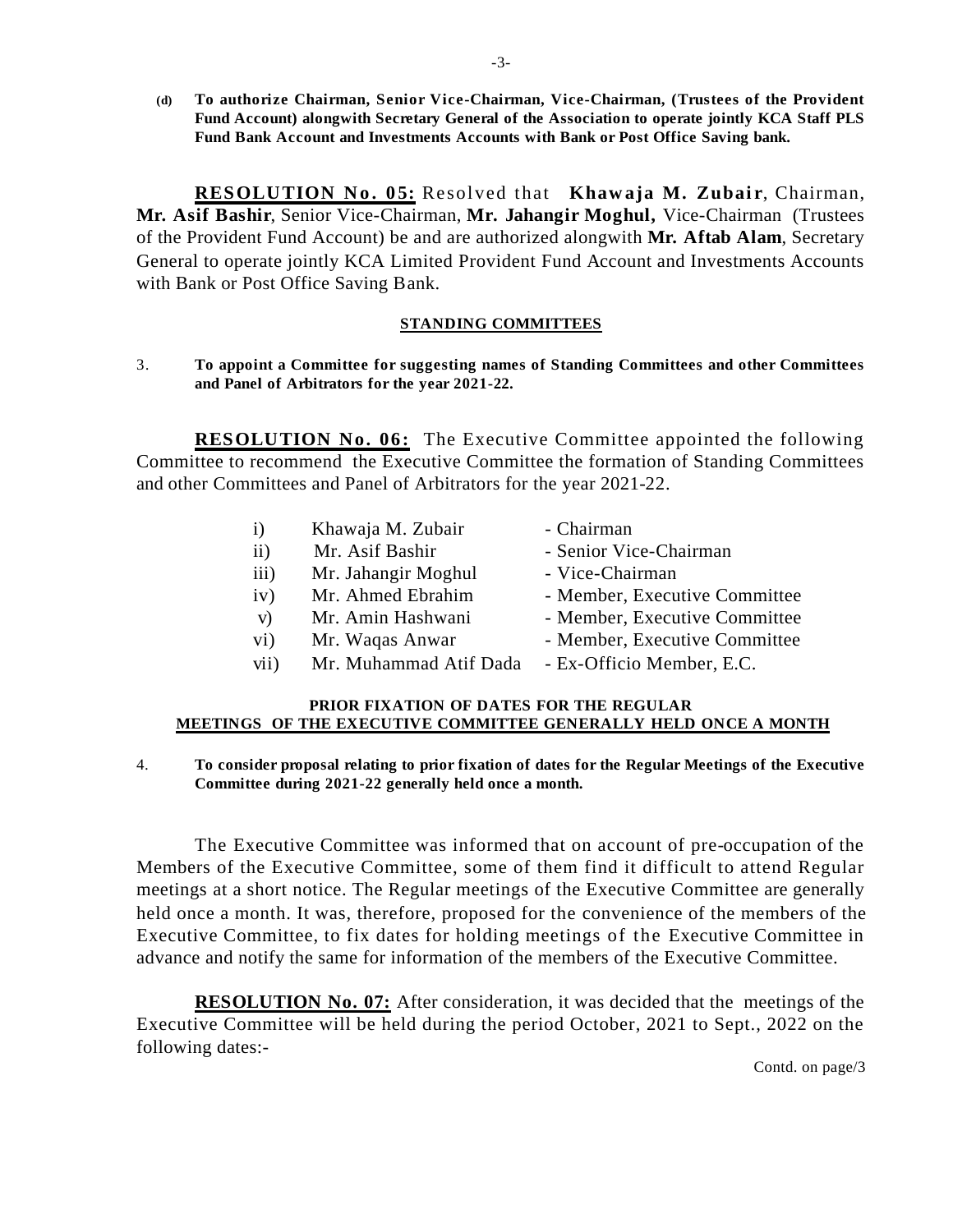| S.No. | Regular<br>Meeting No. | Month of<br><b>Meeting</b> | Proposed date<br>of the meeting | Day     |
|-------|------------------------|----------------------------|---------------------------------|---------|
| 01.   | 02                     | October, 2021              | 26                              | Tuesday |
| 02.   | 03                     | November, 2021             | 23                              | $-do-$  |
| 03.   | 04                     | December, 2021             | 21                              | $-do-$  |
| 04.   | 05                     | January, 2022              | 25                              | $-do-$  |
| 05.   | 06                     | February, 2022             | 22                              | $-do-$  |
| 06.   | 07                     | March, 2022                | 22                              | $-do-$  |
| 07.   | 08                     | April, 2022                | 26                              | $-do-$  |
| 08.   | 09                     | May, 2022                  | 24                              | $-do-$  |
| 09.   | 10                     | June, 2022                 | 21                              | $-do-$  |
| 10.   | 11                     | July, 2022                 | 05                              | $-do-$  |
| 11.   | 12                     | August, 2022               | 23                              | $-do-$  |
| 12.   | 13                     | September, 2022            | 20                              | $-do-$  |

#### **GROUP PHOTOGRAPH**

#### 5. **To fix date and time for Group Photograph of the Executive Committee of the KCA for the year 2021-22.**

The Executive Committee considered the brief dated 27-09-2021 placed by the Secretariat on the above subject for consideration.

**RESOLUTION No. 08:** After consideration, it was decided that the Group Photograph of the Executive Committee of the KCA for the year 2021-22 be arranged on 23-11-2021 before commencement of the Executive Committee meeting.

## **THANKS AND GRATITUDE**

Khawaja M. Zubair, Chairman and Mr. Jahangir Moghul, Vice-Chairman appreciated the efforts of former Chairman, Mr. Muhammad Atif Dada, Senior Vice-Chairman, Mr. Humayun Zafar and Vice-Chairman, Mr. Rizwan Iqbal Umer for running the affairs of the Association efficiently and effectively during their tenure. They also appreciated the outgoing Chairman, Mr. Muhammad Atif Dada for presenting Director's Report for the year 2020-21 in the Annual General Meeting of the Association held on 23-09-2021.